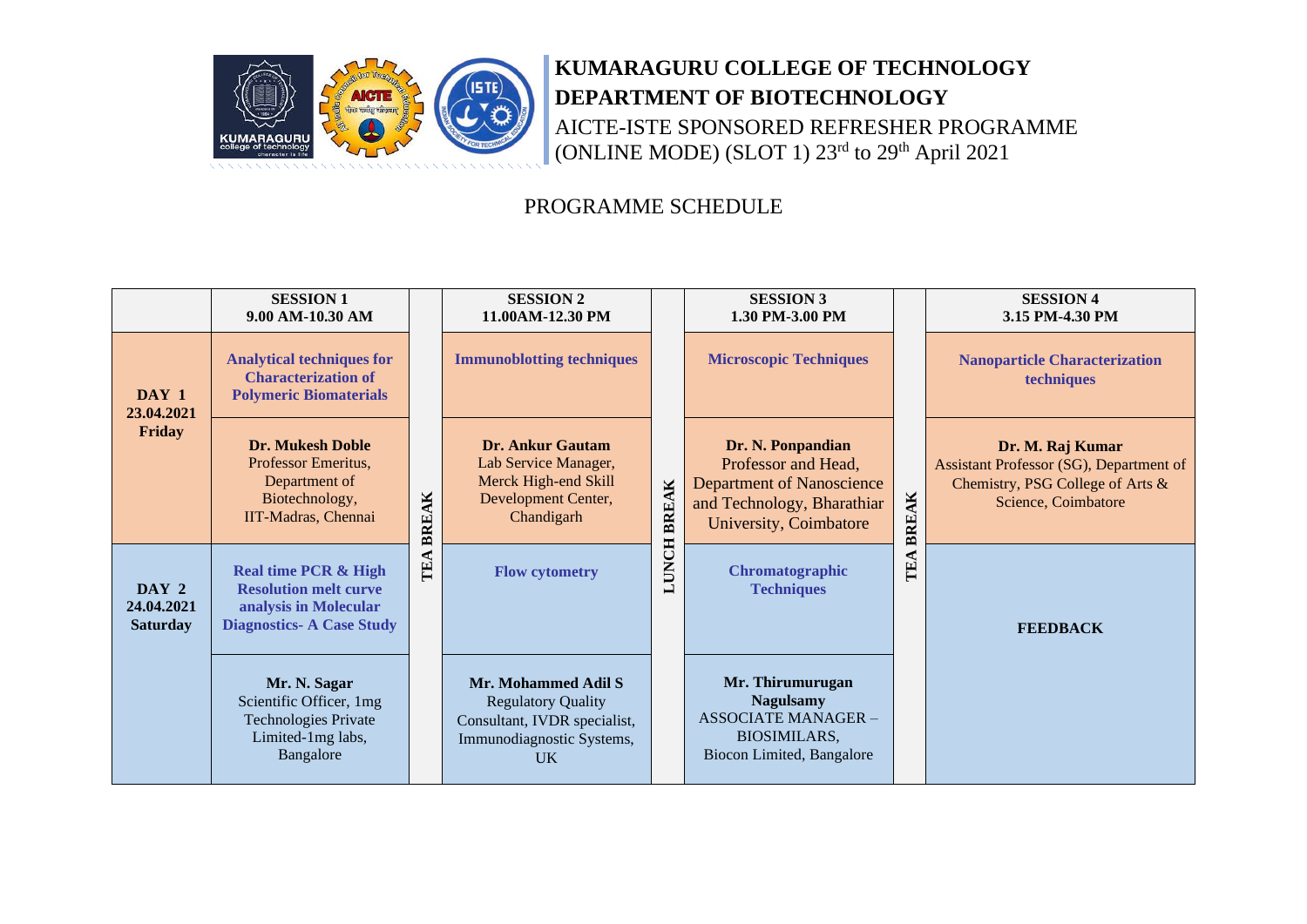

# **KUMARAGURU COLLEGE OF TECHNOLOGY DEPARTMENT OF BIOTECHNOLOGY** AICTE-ISTE SPONSORED REFRESHER PROGRAMME (ONLINE MODE) (SLOT 1) 23<sup>rd</sup> to 29<sup>th</sup> April 2021

### PROGRAMME SCHEDULE

|                                       | <b>SESSION 1</b><br>9.00 AM-10.30 AM                                                                                                     |              | <b>SESSION 2</b><br>11.00AM-12.30 PM                                                                                                                                         |              | <b>SESSION 3</b><br>1.30 PM-3.00 PM                                                                                                                 |              | <b>SESSION 4</b><br>3.15 PM-4.30 PM                                                      |
|---------------------------------------|------------------------------------------------------------------------------------------------------------------------------------------|--------------|------------------------------------------------------------------------------------------------------------------------------------------------------------------------------|--------------|-----------------------------------------------------------------------------------------------------------------------------------------------------|--------------|------------------------------------------------------------------------------------------|
|                                       | <b>NMR Spectroscopy</b>                                                                                                                  |              | <b>Proteomic Techniques</b>                                                                                                                                                  |              | <b>FTIR Spectrum Interpretation</b>                                                                                                                 |              |                                                                                          |
| DAY 3<br>26.04.2021<br><b>Monday</b>  | Dr. S. Ponnuswamy<br>Associate Professor and Head, PG<br>and Research Department of<br>Chemistry, Government Arts<br>College, Coimbatore | <b>BREAK</b> | Dr. R. Viswanathan<br>Principal Scientist (Plant<br>Pathology) and Acting Head,<br>Division of Crop Protection,<br><b>Sugarcane Breeding Institute</b><br>(ICAR), Coimbatore | <b>BREAK</b> | Dr. K. R. Aranganayagam<br>AP I & Head i/c - Chemistry,<br>Department of Science and<br>Humanities, Kumaraguru College of<br>Technology, Coimbatore | <b>BREAK</b> | PRACTICAL ACTIVITY<br><b>SESSION ON FTIR</b><br><b>SPECTRUM</b><br><b>INTERPRETATION</b> |
| DAY 4<br>27.04.2021<br><b>Tuesday</b> | <b>FTIR Instrumentation,</b><br>Differences between KBr &<br><b>ATR</b>                                                                  | Ë            | <b>Stress Management</b>                                                                                                                                                     | <b>LUNCH</b> | <b>Thermoanalytical techniques</b>                                                                                                                  | TEA          | <b>PRACTICAL ACTIVITY</b><br><b>SESSION ON TGA</b>                                       |
|                                       | Mr. Palani<br><b>Customer Support Manager,</b><br>Toshvin Private Limited,<br>Chennai                                                    |              | Mrs. Vallikala<br>Office of student affairs,<br><b>Kumaraguru College of</b><br>Technology, Coimbatore                                                                       |              | Dr. Arul H<br><b>Assistant Professor And Head,</b><br><b>Physics Division</b><br>Kumaraguru College of Technology,<br>Coimbatore                    |              | <b>ANALYSIS</b>                                                                          |